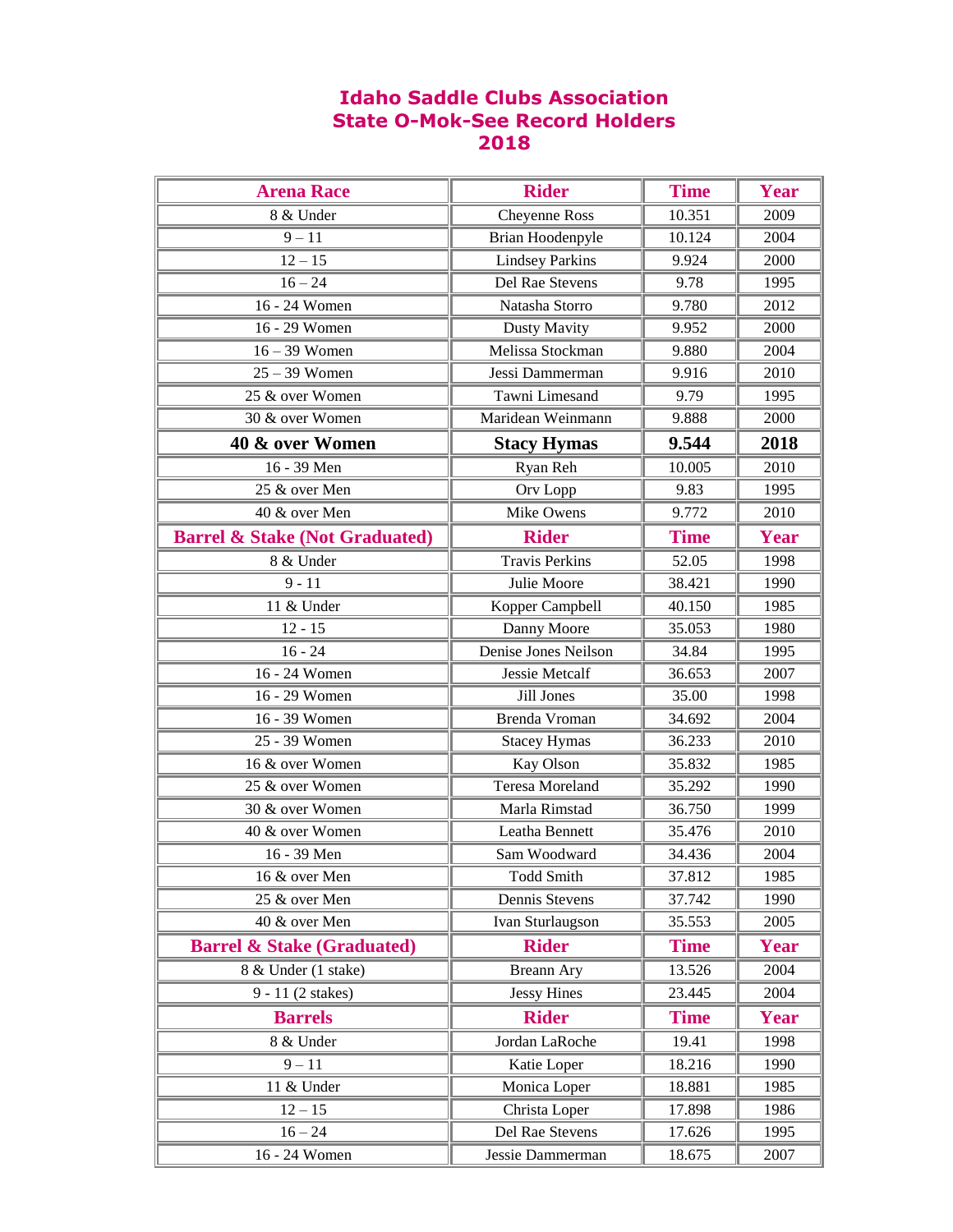| 16 - 29 Women       | Rachel Toro              | 18.609      | 1999        |
|---------------------|--------------------------|-------------|-------------|
| 16 - 39 Women       | <b>Brandi Stensgar</b>   | 17.780      | 2002        |
| 25 - 39 Women       | <b>Dusty Boone</b>       | 18.680      | 2009        |
| 16 & over Women     | Terry Knewbo             | 18.170      | 1985        |
| 25 & over Women     | Renee Riggers            | 17.969      | 1988        |
| 30 & over Women     | Sharon Kelsey            | 18.53       | 1998        |
| 40 & over Women     | Tami Moyer               | 17.978      | 2007        |
| 16 - 39 Men         | Sam Woodward             | 17.836      | 2004        |
| 16 & over Men       | <b>Steve Fredrickson</b> | 18.865      | 1985        |
| 25 & over Men       | <b>Rick Fredrickson</b>  | 18.202      | 1979        |
| 40 & over Men       | Ken Smith                | 18.152      | 2002        |
| <b>Figure Eight</b> | <b>Rider</b>             | <b>Time</b> | Year        |
| 8 & Under           | Jordan LaRoche           | 19.211      | 1999        |
| $9 - 11$            | Katie Loper              | 18.017      | 1990        |
| 11 & Under          | Monica Loper             | 19.080      | 1985        |
| $12 - 15$           | Christa Loper            | 17.660      | 1988        |
| $16 - 24$           | Melissa Derby            | 17.795      | 1991        |
| 16 - 24 Women       | Cheyenne Brisson         | 17.876      | 2014        |
| 16 - 29 Women       | Jill Jones               | 17.731      | 1999        |
| 16 - 39 Women       | Melissa Stockman         | 17.760      | 2004        |
| 25 - 39 Women       | Leatha Bennett           | 18.235      | 2007        |
| 16 & over Women     | Kay Olson                | 18.256      | 1985        |
| 25 & over Women     | Tawni Limesand           | 17.46       | 1995        |
| 30 & over Women     | Tawni Limesand           | 17.80       | 1998        |
| 40 & over Women     | <b>Stacy Hymas</b>       | 17.360      | 2018        |
|                     |                          |             |             |
| 16 - 39 Men         | Sam Woodward             | 17.401      | 2004        |
| 16 & over Men       | <b>Rick Fredrickson</b>  | 18.907      | 1985        |
| 25 & over Men       | Orv Lopp                 | 17.67       | 1995        |
| 40 & over Men       | Ted Wood, Jr.            | 17.699      | 2004        |
| <b>Flag Race</b>    | <b>Rider</b>             | <b>Time</b> | <b>Year</b> |
| 8 & Under           | Jordan Synder            | 10.40       | 1995        |
| $9 - 11$            | Katie Loper              | 10.027      | 1990        |
| 11 & Under          | Monica Loper             | 10.729      | 1985        |
| $12 - 15$           | Kara Hawkins             | 9.714       | 2004        |
| $16 - 24$           | Jill McCorkle Jones      | 9.841       | 1994        |
| 16 - 24 Women       | Sophia Minden            | 9.732       | 2018        |
| 16 - 29 Women       | Jill Jones               | 9.626       | 1999        |
| 16 - 39 Women       | Melissa Stockman         | 9.897       | 2004        |
| 25 - 39 Women       | <b>Stephanie Griffey</b> | 10.035      | 2016        |
| 16 & over Women     | Kay Olson                | 10.320      | 1985        |
| 25 & over Women     | Tawni Limesand           | 9.94        | 1995        |
| 30 & over Women     | Kym LaRoche              | 9.898       | 1999        |
| 40 & over Women     | <b>Susan Pierce</b>      | 9.850       | 2004        |
| 16 - 39 Men         | Allen Goodsell           | 9.894       | 2004        |
| 16 & over Men       | <b>Steve Fredrickson</b> | 10.660      | 1985        |
| 25 & over Men       | Orv Lopp                 | 9.949       | 1994        |
| 40 & over Men       | Dan Thomson              | 9.863       | 2004        |
| <b>Half Eight</b>   | <b>Rider</b>             | <b>Time</b> | <b>Year</b> |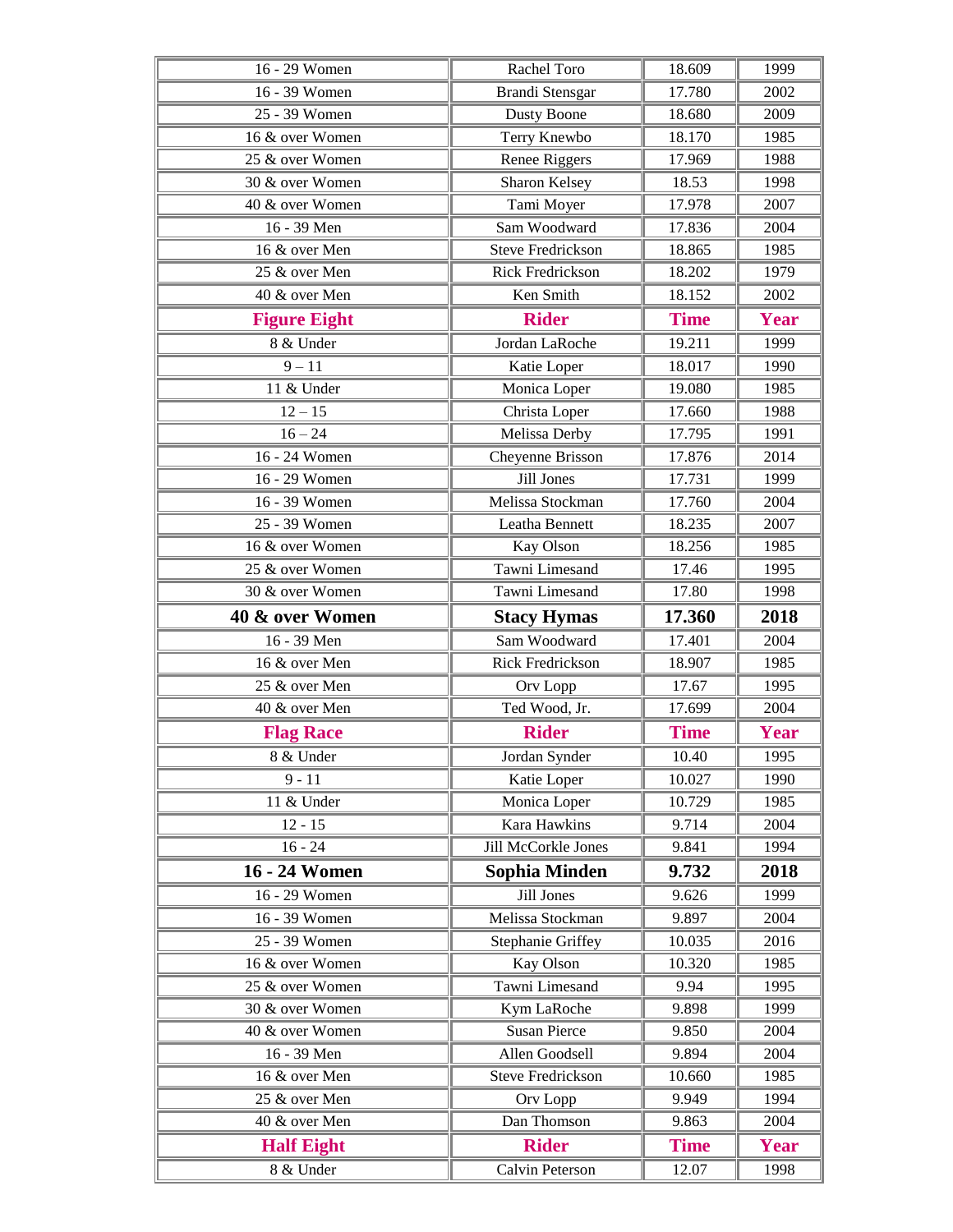| $9 - 11$                   | <b>Jason Perkins</b>   | 11.23       | 1998        |
|----------------------------|------------------------|-------------|-------------|
| $12 - 15$                  | Chloe Salisbury        | 10.731      | 2016        |
| $16 - 24$                  | Denise Jones Neilson   | 10.743      | 1994        |
| $16 - 24$ Women            | <b>Sophia Minden</b>   | 10.902      | 2018        |
| 16 - 29 Women              | <b>Jill Jones</b>      | 10.64       | 1998        |
| 16 - 29 Women              | Casey Darby            | 10.649      | 1999        |
| 16 - 39 Women              | Brenda Vroman          | 10.503      | 2004        |
| 25 - 39 Women              | Joleen Larsen          | 11.138      | 2016        |
| 25 & over Women            | <b>Teresa Moreland</b> | 11.182      | 1994        |
| 30 & over Women            | Tawni Limesand         | 10.684      | 1999        |
| 40 & over Women            | Marsha Hill            | 10.612      | 2016        |
| 16 - 39 Men                | Sam Woodward           | 10.671      | 2004        |
| 25 & over Men              | Orv Lopp               | 10.515      | 1994        |
| 40 & over Men              | Ted Wood, Jr.          | 10.581      | 2004        |
| <b>Idaho 2 Barrel Flag</b> | <b>Rider</b>           | <b>Time</b> | <b>Year</b> |
| 8 & Under                  | <b>Travis Perkins</b>  | 17.30       | 1998        |
| $9 - 11$                   | Katie Loper            | 11.809      | 1990        |
| 11 & Under                 | Christa Loper          | 15.728      | 1985        |
| $12 - 15$                  | Wyatt Stockman         | 10.901      | 2011        |
| $\frac{1}{6} - 24$         | Denny Neilson          | 10.22       | 1995        |
| 16-24 Women                | <b>Brittnie Davis</b>  | 11.414      | 2009        |
| 16 - 29 Women              | Annie Adamson          | 12.65       | 1998        |
| 16 - 39 Women              | Jill Jones             | 10.853      | 1996        |
| 25-39 Women                | <b>Brenda Vroman</b>   | 10.759      | 2011        |
| 16 & over Women            | Bobbi Tidwell          | 11.744      | 1985        |
| 25 & over Women            | <b>Teresa Moreland</b> | 10.402      | 1994        |
| 30 & over Women            | Gail Thomson           | 10.70       | 1998        |
| 40 & over Women            | Tawni Limesand         | 10.939      | 2009        |
| 16 - 39 Men                | Daren Jones            | 10.39       | 1998        |
| 16 & over Men              | <b>Emmett Bartman</b>  | 11.790      | 1985        |
| 25 & over Men              | Orv Lopp               | 10.46       | 1995        |
| 40 & over Men              | Ivan Sturlaugson       | 10.40       | 1998        |
| <b>Keg Race</b>            | <b>Rider</b>           | <b>Time</b> | Year        |
| 8 & Under                  | <b>Carlene Ross</b>    | 16.266      | 2015        |
| $9 - 11$                   | Katie Loper            | 13.732      | 1990        |
| $12 - 15$                  | Christa Loper          | 12.583      | 1988        |
| $16 - 24$                  | Kelly Bartman Seubert  | 13.585      | 1992        |
| 16-24 Women                | Cheyenne O'Neill       | 12.559      | 2015        |
| 25-39 Women                | Brenda Vroman          | 12.912      | 2011        |
| 25 & over Women            | Joannie Davis          | 13.696      | 1992        |
| 40 & over Women            | Marsha Hill            | 12.600      | 2016        |
| 16-39 Men                  | Brian Hoodenpyle       | 12.727      | 2014        |
| 25 & over Men              | Gary Campbell          | 13.059      | 1992        |
| 40 & Over Men              | Ed Burdick             | 12.154      | 2016        |
| <b>Key</b>                 | <b>Rider</b>           | <b>Time</b> | Year        |
| 8 & Under                  | Kailey Ackley          | 11.091      | 2012        |
| $9 - 11$                   | Christina Pierce       | 10.860      | 2004        |
| 11 & Under                 | Kodi Jo Parkins        | 11.992      | 1985        |
| $12 - 15$                  | Melissa Derby          | 10.505      | 1990        |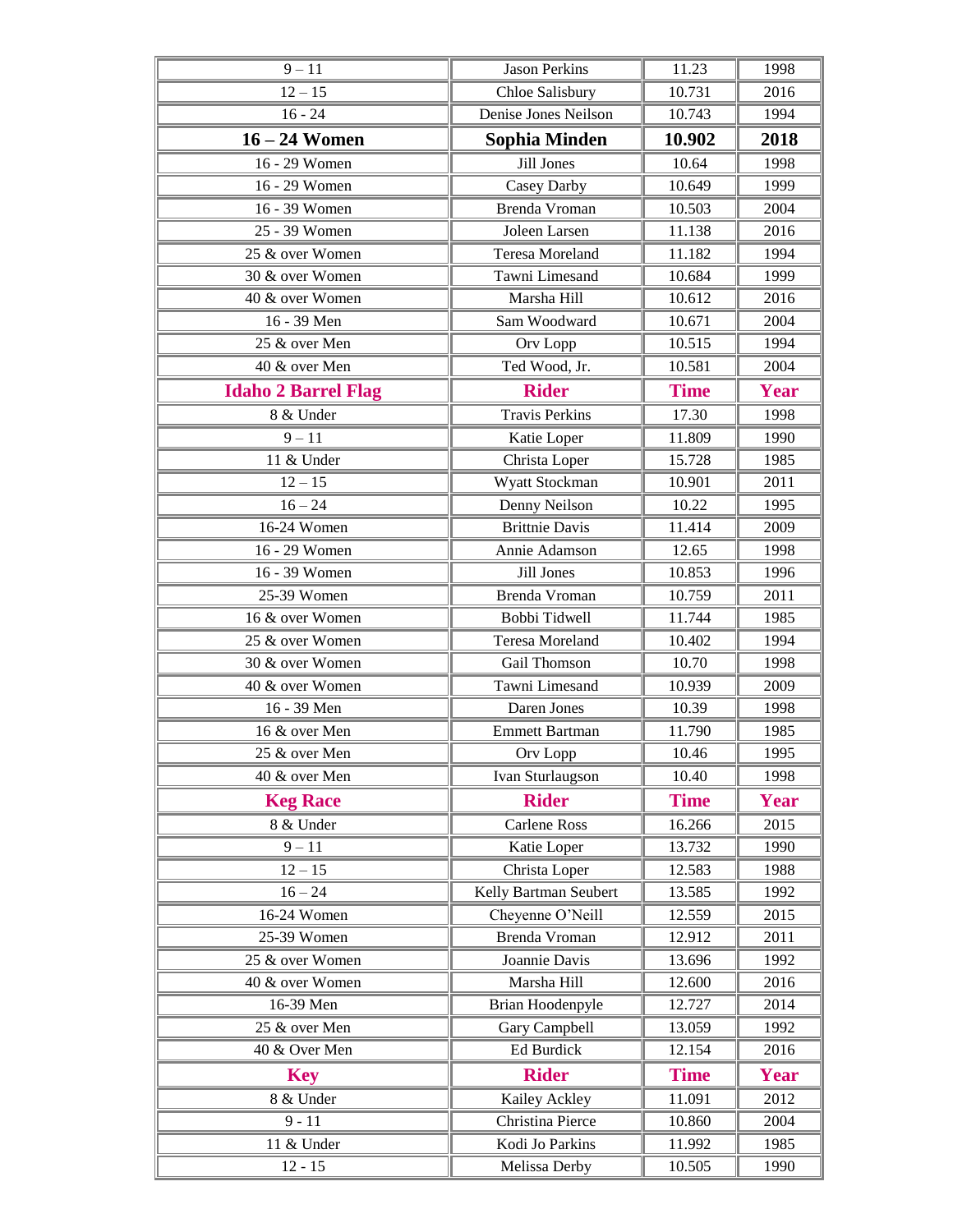| $16 - 24$                        | Jill McCorkle Jones             | 10.280           | 1994         |
|----------------------------------|---------------------------------|------------------|--------------|
| 16 - 24 Women                    | Jessie Dammerman                | 10.347           | 2007         |
| 16 - 29 Women                    | Denise Neilson                  | 10.591           | 1999         |
| 16 - 39 Women                    | Melissa Stockman                | 10.079           | 2004         |
| 25 - 39 Women                    | Jessi Dammerman                 | 10.598           | 2010         |
| 16 & over Women                  | Bobbi Tidwell                   | 10.999           | 1985         |
| 25 & over Women                  | Maridean Weinmann               | 10.55            | 1995         |
| 30 & over Women                  | Kym LaRoche                     | 10.460           | 1999         |
| 40 & over Women                  | Tami Moyer                      | 10.417           | 2007         |
| 16 - 39 Men                      | Sam Woodward                    | 10.061           | 2004         |
| 16 & over Men                    | <b>Rick Fredrickson</b>         | 11.043           | 1985         |
| 25 & over Men                    | Daren Jones                     | 10.22            | 1995         |
| 40 & over Men                    | Mike Owens                      | 10.341           | 2007         |
| <b>Lane Barrels</b>              | <b>Rider</b>                    | <b>Time</b>      | <b>Year</b>  |
| 8 & Under                        | Courtney Stockman               | 21.918           | 2009         |
| $9 - 11$                         | Harmony Morgan                  | 21.158           | 2009         |
| $12 - 15$                        | Kyle Hoodenpyle                 | 18.998           | 2009         |
| 16 - 24 Women                    | Joleen Larsen                   | 20.488           | 2011         |
| 25 - 39 Women                    | Brenda Vroman                   | 18.973           | 2011         |
| 40 & over Women                  | <b>Suzanne Damon</b>            | 19.444           | 2011         |
| 16 - 39 Men                      | Mitch Hymas                     | 19.398           | 2011         |
| 40 & over Men                    | Beau Damon                      | 19.262           | 2011         |
| <b>Pole Bending</b>              | <b>Rider</b>                    | <b>Time</b>      | Year         |
| 8 & Under                        | <b>Carlene Ross</b>             | 24.609           | 2015         |
| $9 - 11$                         | J R Fredrickson                 | 23.470           | 1981         |
| 11 & Under                       | Monica Loper                    | 24.992           | 1985         |
| $12 - 15$                        | Christa Loper                   | 22.992           | 1988         |
| $16 - 24$                        | Daren Jones                     | 23.802           | 1992         |
| 16 - 24 Women                    | <b>Emily Lisher</b>             | 24.376           | 2014         |
| 16 - 29 Women                    | Jill Jones                      | 23.39            | 1998         |
| $\overline{16}$ - 39 Women       | Janessa Daum                    | 23.992           | 2005         |
| 25 - 39 Women                    | Brenda Vroman                   | 23.884           | 2011         |
| 16 & over Women                  | Kay Olson                       | 23.883           | 1985         |
| 25 & over Women                  | Marcy Hunter McBride            | 23.99            | 1995         |
| 30 & over Women                  | Marcy McBride                   | 24.052           | 2000         |
| 40 & over Women                  | Tami Moyer                      | 23.397           | 2007         |
| 16 - 39 Men                      | Robert Beidler                  | 23.662           | 2004         |
| 16 & over Men                    | <b>Rick Fredrickson</b>         | 24.905           | 1985         |
| 25 & over Men                    | Dennis Stevens                  | 23.820           | 1991         |
| 40 & over Men                    | <b>Ken Smith</b>                | 22.658           | 2018         |
| <b>Polo Turn</b>                 | <b>Rider</b>                    | <b>Time</b>      | Year         |
| 8 & Under                        | Jordan LaRoche                  | 13.236           | 1999         |
| $9 - 11$                         | <b>Sage Olmstead</b>            | 12.120           | 2016         |
| $12 - 15$                        | Eryn Marquez                    | 12.749           | 2005         |
| 16 - 24 Women                    | Emma Johnson                    | 12.539           | 2016         |
| 16 - 29 Women                    |                                 |                  |              |
|                                  | <b>Stacey Collins</b>           | 12.27            | 1998         |
| 16 - 39 Women                    | Brenda Vroman                   | 12.142           | 2004         |
| 25 - 39 Women<br>30 & over Women | Aundrea Stoyanov<br>Kym LaRoche | 12.612<br>12.585 | 2015<br>1999 |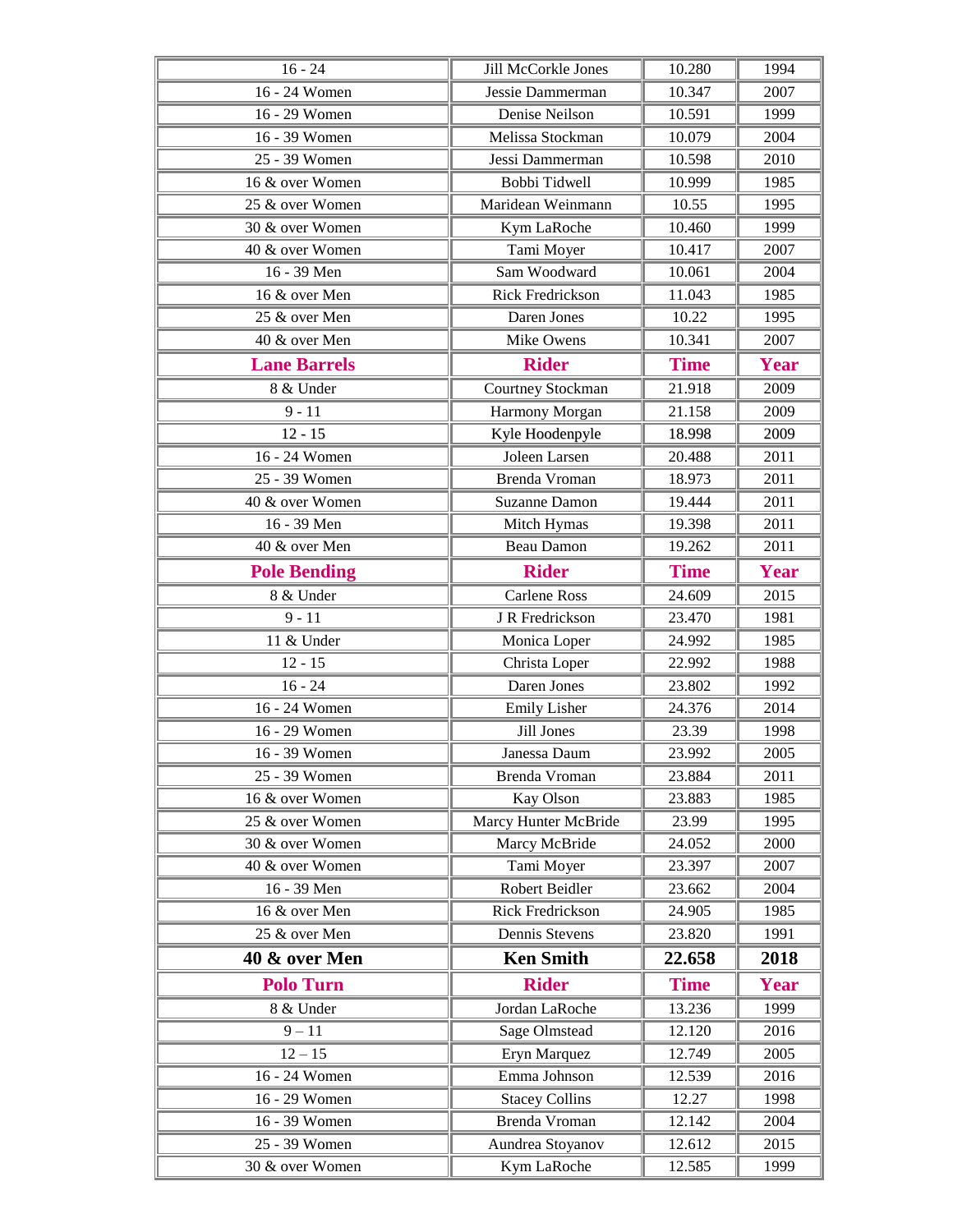| 40 & over Women         | Tawni Limesand          | 12.277          | 2004         |
|-------------------------|-------------------------|-----------------|--------------|
| 16 - 39 Men             | Sam Woodward            | 12.231          | 2004         |
| 40 & over Men           | Ted Wood, Jr.           | 11.930          | 2004         |
| <b>Speed Barrels</b>    | <b>Rider</b>            | <b>Time</b>     | <b>Year</b>  |
| 8 & Under               | Calvin Peterson         | 11.28           | 1998         |
| $9 - 11$                | Sage Olmstead           | 10.397          | 2016         |
| $12 - 15$               | Kaylee Verdun           | 10.464          | 2002         |
| $16 - 24$               | Del Rae Stevens         | 10.38           | 1995         |
| 16 - 24 Women           | Makayla Morgan          | 10.285          | 2016         |
| 16 - 29 Women           | Jill Jones              | 9.946           | 1999         |
| $16 - 39$ Women         | Tami Moyer              | 10.360          | 2005         |
| 25 - 39 Women           | Kendra Both             | 10.326          | 2016         |
| 25 & over Women         | Marcy Hunter McBride    | 10.51           | 1995         |
| 30 & over Women         | Gail Thomson            | 10.58           | 1998         |
| 40 & over Women         | <b>Stacy Hymas</b>      | 10.218          | 2018         |
| 16 - 39 Men             | Sam Woodward            | 10.207          | 2004         |
| 25 & over Men           | <b>Brian Hooker</b>     | 10.42           | 1995         |
| 40 & over Men           | Ivan Sturlaugson        | 10.24           | 1998         |
| <b>Straight Barrels</b> | <b>Rider</b>            | <b>Time</b>     | <b>Year</b>  |
| 8 & Under               | Darin Nagle             | 33.528          | 1993         |
| $9 - 11$                | <b>Brandi Bartlett</b>  | 28.645          | 1991         |
| $12 - 15$               | <b>Holly Derbyshire</b> | 27.300          | 1991         |
| $16 - 24$               | Ann Larson              | 26.555          | 1992         |
| 25 & over Women         | Teresa Moreland         | 27.659          | 1993         |
| 25 & over Men           | <b>Emmett Bartman</b>   | 26.741          | 1993         |
| <b>Tomahawk</b>         | <b>Rider</b>            | <b>Time</b>     | <b>Year</b>  |
| 8 & Under               | Callie Ackerman         | 24.574          | 2008         |
| $9 - 11$                | Amanda Hooker           | 12.940          | 1996         |
| $12 - 15$               | Matt Stroh              | 10.942          | 1996         |
| 16 - 24 Women           | Leah Johnston           | 12.770          | 2008         |
| 16 - 39 Women           | Kim Williams            | 11.340          | 1996         |
| 25 - 39 Women           | Peggy Conklin           | 12.962          | 2008         |
| 16 - 39 Men             | Mitch Hymas             | 10.797          | 2008         |
| 40 & over Women         | <b>Terry Parsons</b>    | 17.207          | 2008         |
| 40 & over Men           | <b>Bob Jones</b>        | 10.851          | 1996         |
| <b>Western Jumping</b>  | <b>Rider</b>            | <b>Time</b>     | <b>Year</b>  |
| 8 & Under               | Calvin Peterson         | 12.71           | 1998         |
| $9 - 11$                | <b>Hannah Thomas</b>    | 12.97           | 1998         |
| $12 - 15$               | Katie Loper             | 11.687          | 1993         |
| $16 - 24$               | Jill Jones              | 11.34           | 1995         |
| 16 - 29 Women           | Hayle McCray            | 12.00           | 1998         |
| 16 - 39 Women           | Sharman Machado         | 11.654          | 1997         |
| 25 & over Women         | Jchell Markham          | 11.808          | 1993         |
| 30 & over Women         | Tammie McDaniel         | 11.86           | 1998         |
| 40 & over Women         | Maridean Weinmann       | 13.734          | 1996         |
| 16 - 39 Men             | Denny Neilson           | 11.81           | 1998         |
| 25 & over Men           | Orv Lopp                | 11.66<br>12.364 | 1995<br>1997 |
| 40 & over Men           | <b>Bob Jones</b>        |                 |              |